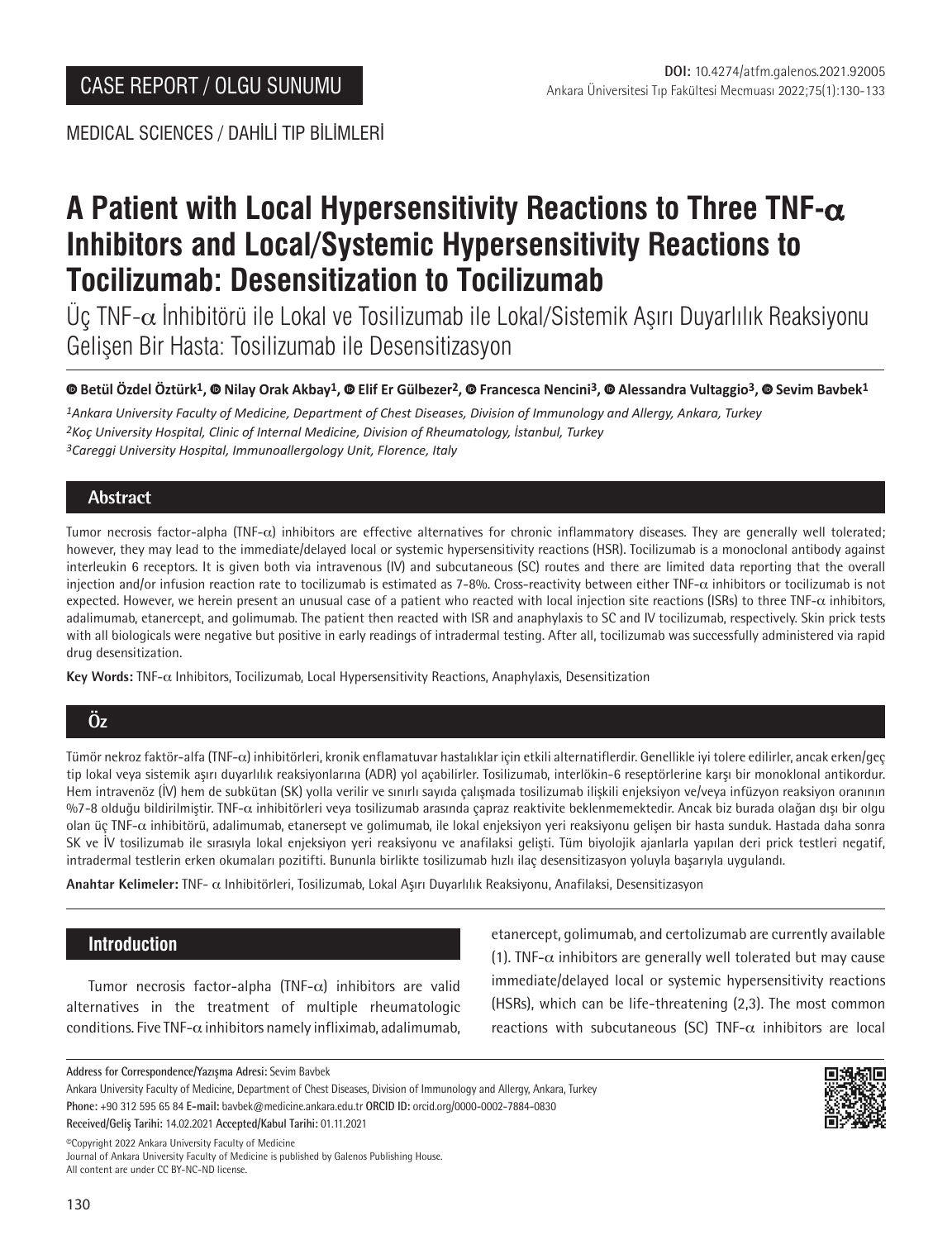injection site reactions (ISRs) (2,3). In clinical trials, ISRs have been reported in up to 37%, 30%, and 16% of the etanercept, adalimumab, and golimumab-treated patients, respectively. These reactions were immediate or delayed and generally mildto-moderate in severity (2,3).

Tocilizumab is a humanized monoclonal antibody against interleukin 6 receptors. It is administered both via intravenous (IV) and SC routes. Limited data report that HSR rates are estimated as 0.1%-0.7%, and the overall injection and/or infusion reaction rate is estimated as 7-8% with tocilizumab (4).

Cross-reactivity of TNF- $\alpha$  inhibitors with each others or with tocilizumab is not expected. However, herein we present an unusual case of a patient who reacted with ISRs to three TNF- $\alpha$  inhibitors, adalimumab, etanercept, and golimumab. The patient then reacted with ISR and anaphylaxis to SC and IV tocilizumab, respectively. Fortunately, tocilizumab was successfully administered via rapid drug desensitization (RDD).

### **Case Report**

A 28-year-old woman with a twelve-year history of rheumatoid arthritis, having received hydroxychloroquine, oral steroid, methotrexate, leflunomide, and sulfasalazine without significant benefit, was switched to 50 mg etanercept SC injections weekly, in 2014. After the 2<sup>nd</sup> injection, she developed local swelling, pruritus, and redness 5 cm in diameter within one hour, progressing to 10 cm and 20 cm in diameter after the 3<sup>rd</sup> and 4<sup>th</sup> injections.

She was then started on 40 mg/0.8 mL adalimumab SC injections, twice monthly, in 2016. The  $2^{nd}$  and the  $3^{rd}$  injections of adalimumab resulted in pruritus, redness, and swelling 5 cm and 10 cm in diameter, respectively, at the site of injection within 5 minutes. The  $5<sup>th</sup>$  injection resulted in a local reaction covering the whole upper thigh.

She was then switched to 50 mg/0.5 mL SC golimumab, monthly, in September 2017, but she developed pruritus, redness, and swelling 5 cm and 8 cm in diameter, respectively, at the site of injection within 5 minutes after the  $2^{nd}$  and  $3^{rd}$ injection. After the  $4<sup>th</sup>$  injection, redness and swelling reached 10 cm in diameter. She denied having systemic reactions with any of these TNF- $\alpha$  inhibitors.

In March 2018, 560 mg IV infusion monthly of tocilizumab was prescribed. She responded well to tocilizumab during 12 infusions, and then switched to 162 mg/0.9 mL tocilizumab SC weekly. After the  $2^{nd}$  and  $3^{rd}$  injection, tocilizumab resulted in local pruritus, redness, and swelling less than 5 cm and between 5-10 cm in diameter, respectively, within 5 minutes. After the 4<sup>th</sup> injection, redness, and swelling reached more than 20 cm in diameter prompting drug discontinuation. Then, tocilizumab was changed to monthly infusion, but during the  $1<sup>st</sup>$  infusion,

she developed facial and uvular swelling, mild dyspnea, urticaria, pruritus, a 30 mmHg fall in systolic blood pressure (from 120/80 mmHg to 90/60 mmHg), tachycardia without loss of consciousness, which required IV methylprednisolone (100 mg) and antihistaminic (pheniramine 45.5 mg), fluid support, and she recovered within 20 minutes. After discharge, intermittent urticaria relapsed for a month despite using antihistamines.

Reported non-irritant doses of TNF- $\alpha$  inhibitors and tocilizumab were used for prick (PT) and intradermal testing (IDT) (2,5). A wheal diameter of 3 mm or more than the negative control was considered positive for PT and when the size of the initial wheal increases by 3 mm or greater in diameter associated with a flare was considered positive for IDT. All were negative in prick tests but were positive in early reading of 1/1000 dilutions of IDTs except golimumab, which was positive in 1:10 dilutions (Table 1) (Figure 1). All readings at 24, 48, and 72 hours were negative. Serum anti-drug antibodies (ADA), including ADA-IgE for all culprit drugs were included into the allergology tests. The patient was negative for non-isotype-specific (Theradiag, Paris, France) and for IgE (ImmunoCAP assay, Thermo Scientific-Phadia, Sweden), anti-etanercept, adalimumab, golimumab, and tocilizumab antibodies.

#### **Discussion**

The mechanism underlying ISRs to SC-administered biologics remains unclear. In studies with TNF- $\alpha$  inhibitors, most are thought to be T-lymphocyte-mediated delayed-type, but the underlying mechanism may be IgE-mediated, and continued treatment may not always be advisable (6). Prick and early reading IDT are important in diagnosing immediate systemic or local IgE-mediated HSRs. Accordingly, skin tests have been found positive in some patients with ISRs to TNF- $\alpha$ inhibitors (2). No data are available for ISRs to tocilizumab, but skin tests have been found positive in cases of IV tocilizumabinduced anaphylaxis (5,7,8) (Table 2). Our patient demonstrated positive immediate skin test reactivity to both TNF- $\alpha$  inhibitors and tocilizumab, which suggests IgE-mast cell involvement. Only one study reported two patients who developed HSR to 3 anti-TNFs including infliximab, adalimumab, and etanercept (3). One was positive on IDT only with infliximab. The second resulted positive to IDTs with all anti-TNFs. However, there was no serologic evaluation of these cases (3) (Table 2). Our patient reacted to three TNF- $\alpha$  inhibitors with ISRs that developed after repeated administrations and showed positivity on IDTs, suggesting a sensitization phase and IgE involvement to each agent. Interestingly, the patient reacted to repeated tocilizumab administration, first as ISR via the SC route, followed by anaphylaxis with the IV route. Besides repeated administration, positive IDT also supported an IgE-mediated reaction to tocilizumab. It remains unknown why the serologic evaluation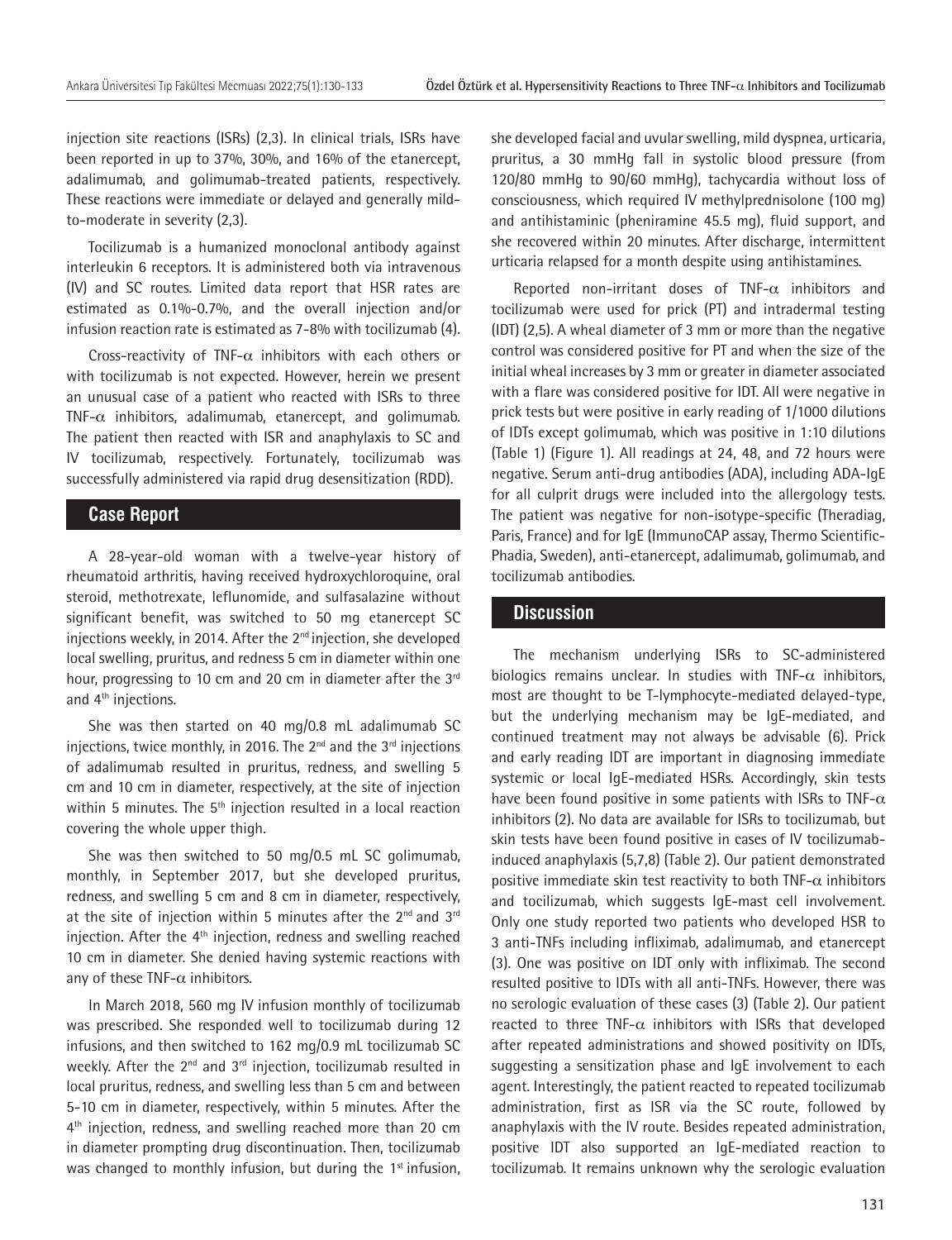

**Figure 1:** Positivity on early readings intradermal tests to etanercept, golimumab, adalimumab, tocilizumab

| Table 1: Skin test data                   |               |                   |                  |               |  |  |  |  |
|-------------------------------------------|---------------|-------------------|------------------|---------------|--|--|--|--|
|                                           | Concentration | Direct prick test | Intradermal test |               |  |  |  |  |
|                                           | 50 mg/mL      | Negative          | 1/1000           | $OD:8x8$ mm   |  |  |  |  |
| Etanercept                                |               |                   |                  | $ED:20x20$ mm |  |  |  |  |
| Adalimumab                                | 40 mg/0.8 mL  | Negative          | 1/1000           | $OD:9x9$ mm   |  |  |  |  |
|                                           |               |                   |                  | $ED:15x15$ mm |  |  |  |  |
| Golimumab                                 | 50 mg/0.5 mL  | Negative          | 1/10             | $OD:5x5$ mm   |  |  |  |  |
|                                           |               |                   |                  | $ED:6x6$ mm   |  |  |  |  |
| Tocilizumab                               | $20$ mg/mL    | Negative          | 1/1000           | $OD:5x5$ mm   |  |  |  |  |
|                                           |               |                   |                  | $ED: 8x8$ mm  |  |  |  |  |
| OD: Edema diameter; ED: Erythema diameter |               |                   |                  |               |  |  |  |  |

was negative in our patient. Perhaps the long-time interval between the reactions and the serum sampling ranging from 5 months to 2 years for TNF- $\alpha$  inhibitors and to 3 months for tocilizumab led to the negativity of assays. Another possibility is that skin testing may have been more sensitive than *in vitro* tests.

If there is no valid alternative in the event of an immediate HSR, RDD is effective and safe (2,9). There are case reports of IqE-mediated ISRs induced by TNF- $\alpha$  inhibitors, but very limited data with successful desensitizations with tocilizumab

(2). A patient with tocilizumab-induced anaphylaxis had prick-test positivity and was desensitized successfully (7). A 15-year-old male with systemic juvenile arthritis developed pruritus, maculopapular rash, angioedema, and dyspnea after a  $2^{nd}$  dose of tocilizumab. He was positive on IDT with  $1/1$ concentration and desensitized with a classic 12-step RDD (8). We successfully used the classic 12-step protocol during tocilizumab desensitization (8,10).

In conclusion, we present a patient with ISRs to three TNF- $\alpha$ inhibitors and ISR/anaphylaxis to tocilizumab. She was skin-